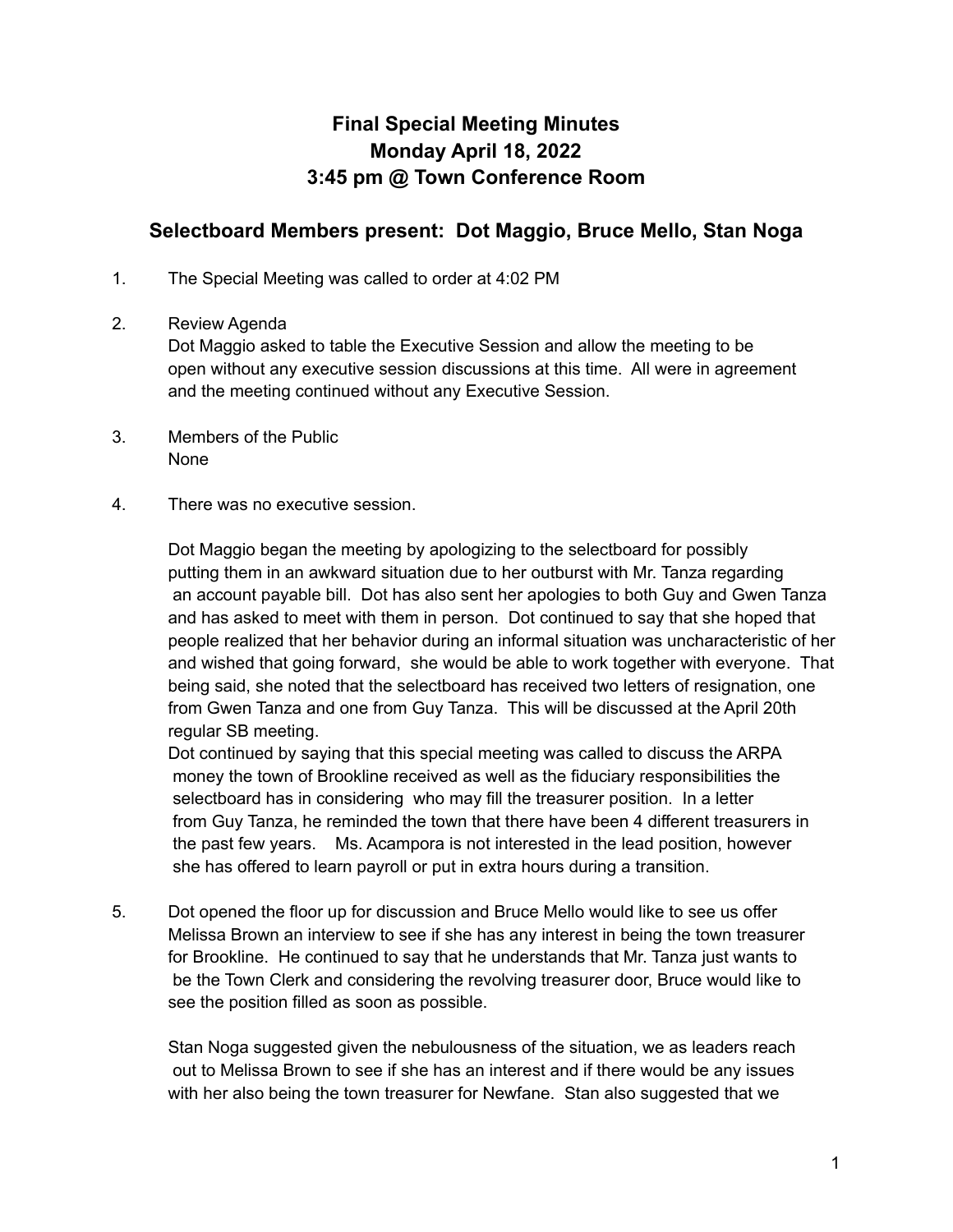invite Ms. Brown to the April 20th meeting. Mr. Noga said that he would also be open to discussing hiring a firm to do our work for us if we can not find a replacement for Guy soon.

Dot Maggio asked Stan Noga to contact Melissa Brown and see when it would be convenient for her to come in for an interview later this week. Mr. Noga agreed to do so and would let us know when she might be available.

- 6. Fiduciary Responsibilities
	- A. Mr. Noga explained the importance of the income and benefits report for Brookline which is due between May 1 and July 31, 2022 to VLCT via NEMRC. This report in the past was generated by the treasurer. Inorder to understand if Brookline is being competitive with salaries, this is an important report to contribute to.
	- B. Review law for payment order by selectboard of Treasurer or Assistant Treasurer. Mr. Noga read the statute regarding a situation whereas the Selectboard presented an order for payment, and if that payment was not made as ordered, the person to which the check was to be made can demand interest on the late payment. There was discussion about a pay order approved in a SB meeting as recorded in the minutes and requesting an invoice. Further discussion occurred about requesting an invoice from AS Clark & Sons for their snow plow contract installment for this, the second winter of their two year contract. Moving forward, the 50% down payment for steeple repairs will appear on the Accounts Payable warrant this week.

It was discussed that none of the SB members ever wanted to offend Mr. Tanza in the first place, a question remains about the effective date of his resignation. Ms. Maggio agreed to reach out to Guy to see if there is a transitional period or was his resignation effective immediately.

C. Discuss and implement a process to appoint a Tax Collector Is the treasurer also the tax collector? Usually this is the case however Mr. Noga found that the tax collector is not always the same person as the treasurer in every town. Mr. Mello asked about the delinquent tax collector position which Guy Tanza also took care of in town. The SB will need to take whatever action is needed to fill the positions vacated by Mr. Tanza. Mr. Noga suggested that when we meet with Melissa Brown, we ask her if she would be willing to take over these additional responsibilities as well. Mr. Noga did say that there are collection agencies that work for a fee per item or a percentage of what they collect. Other options were briefly discussed.

The discussion continued to address the other vacancies in the town committees. Mr. Noga noted that some of this work required is beyond the scope of citizen volunteers who may have limited hours to work on the many town related